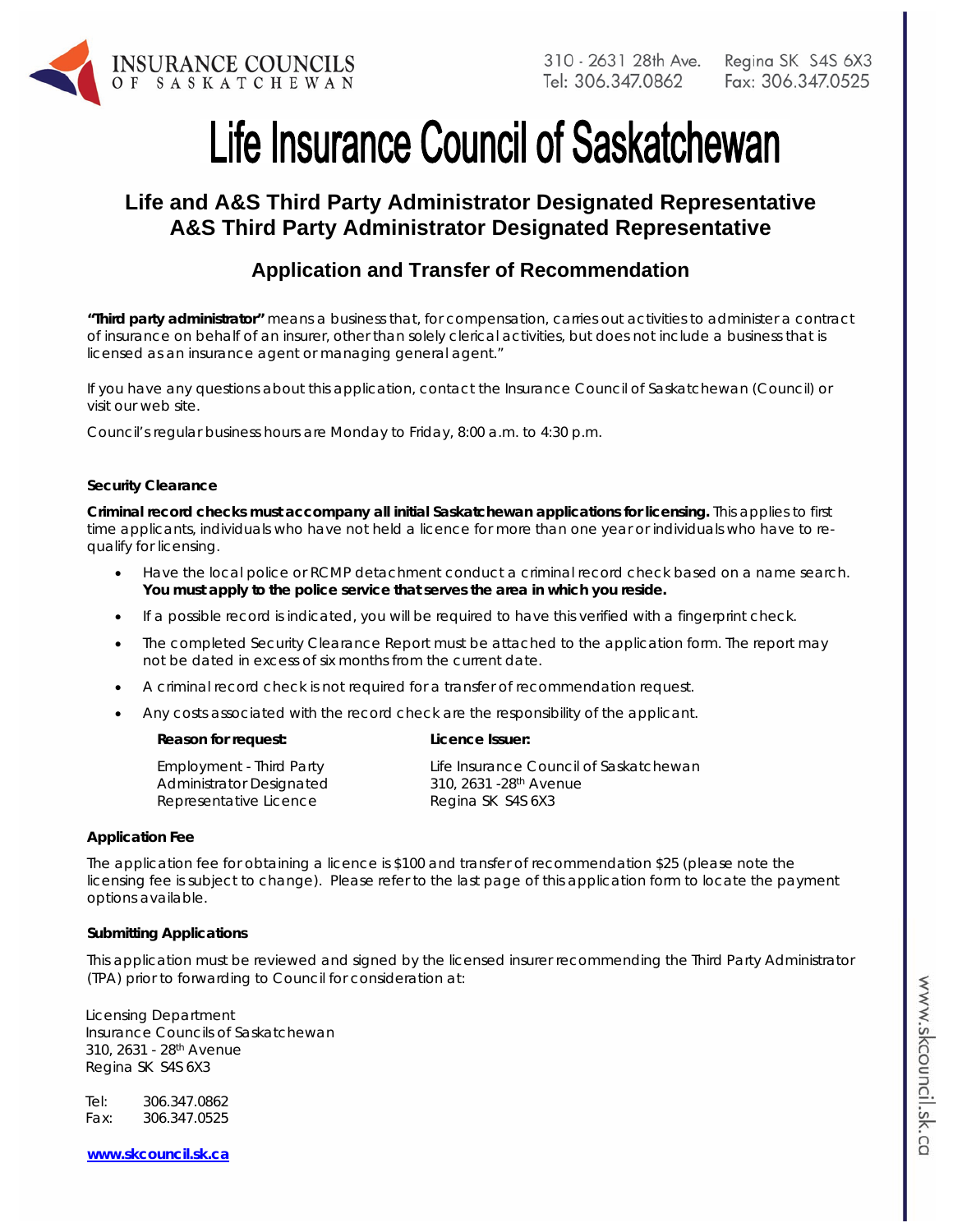

| Life Insurance Council of                                                                                                                                       | For office use only | <b>Received Date</b>            |                 |  |
|-----------------------------------------------------------------------------------------------------------------------------------------------------------------|---------------------|---------------------------------|-----------------|--|
| Saskatchewan                                                                                                                                                    | Licence Number      |                                 |                 |  |
|                                                                                                                                                                 |                     |                                 |                 |  |
| Life Accident & Sickness TPA DR<br>ப                                                                                                                            | Date Issued         |                                 |                 |  |
| □ Accident & Sickness TPA DR                                                                                                                                    |                     |                                 |                 |  |
|                                                                                                                                                                 | Date Processed      |                                 |                 |  |
| $\Box$ Application - \$100                                                                                                                                      |                     |                                 |                 |  |
| Transfer of Recommendation - \$25<br>ப                                                                                                                          |                     |                                 |                 |  |
|                                                                                                                                                                 |                     |                                 |                 |  |
| Part A: Identification Information                                                                                                                              |                     |                                 | $\square$ Male  |  |
|                                                                                                                                                                 |                     |                                 | $\Box$ Female   |  |
| $\Box$ Mrs.<br>$\Box$ Miss<br>$\Box$<br>Mr.<br>Ms.                                                                                                              |                     | Date of Birth<br>month day year |                 |  |
|                                                                                                                                                                 |                     |                                 |                 |  |
| Legal Last Name<br>Legal First Name (in full)                                                                                                                   |                     | Legal Middle Name(s)            |                 |  |
|                                                                                                                                                                 |                     |                                 |                 |  |
| <b>Preferred First Name</b>                                                                                                                                     |                     | Maiden Name                     |                 |  |
|                                                                                                                                                                 |                     |                                 |                 |  |
| Previous Surname(s)                                                                                                                                             |                     |                                 |                 |  |
| 1. Are you a permanent resident or citizen of Canada?<br>$\Box$ Yes<br>$\Box$ No<br>If you answered yes, do not complete question 2.                            |                     |                                 |                 |  |
| 2. Are you a citizen of another country that holds a valid work permit or Immigrant Visa in<br>$\Box$ Yes<br>$\Box$ No<br>Canada? If yes, please attach a copy. |                     |                                 |                 |  |
| If you answered no to either question, please provide an explanation on a separate sheet of paper and attach it                                                 |                     |                                 |                 |  |
| to this application form.                                                                                                                                       |                     |                                 |                 |  |
| Place of residence                                                                                                                                              |                     |                                 |                 |  |
|                                                                                                                                                                 |                     |                                 |                 |  |
| Number and Street, Apt., Box #                                                                                                                                  |                     |                                 |                 |  |
|                                                                                                                                                                 |                     |                                 |                 |  |
|                                                                                                                                                                 |                     |                                 |                 |  |
| City/Town                                                                                                                                                       | Province/State      |                                 | Postal/Zip Code |  |
|                                                                                                                                                                 |                     |                                 |                 |  |
| Personal Telephone<br>Personal Fax                                                                                                                              |                     | Personal Cell                   |                 |  |
|                                                                                                                                                                 |                     |                                 |                 |  |
| Personal E-mail                                                                                                                                                 |                     |                                 |                 |  |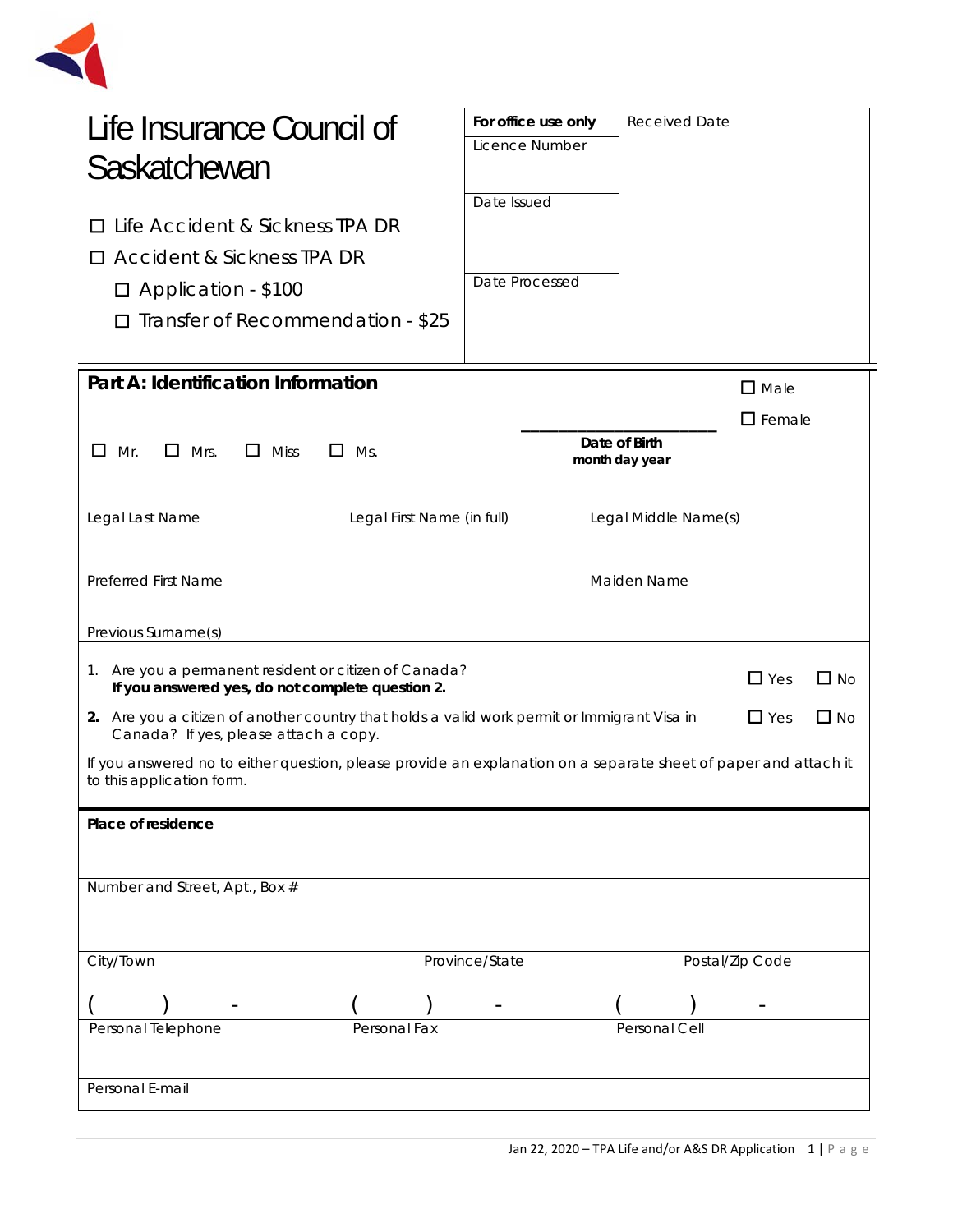

| Name of TPA and business address where you will be employed. This is the address mail will be sent to           |                 |  |  |  |  |
|-----------------------------------------------------------------------------------------------------------------|-----------------|--|--|--|--|
| (complete only if different than place of residence)                                                            |                 |  |  |  |  |
|                                                                                                                 |                 |  |  |  |  |
|                                                                                                                 |                 |  |  |  |  |
| Business name (if applicable)                                                                                   |                 |  |  |  |  |
|                                                                                                                 |                 |  |  |  |  |
|                                                                                                                 |                 |  |  |  |  |
| Number, Street, Suite $#$ and/or Box $#$                                                                        |                 |  |  |  |  |
|                                                                                                                 |                 |  |  |  |  |
| City/Town<br>Province/State                                                                                     | Postal/Zip Code |  |  |  |  |
|                                                                                                                 |                 |  |  |  |  |
| ext                                                                                                             |                 |  |  |  |  |
| <b>Business Telephone</b><br><b>Business Fax</b>                                                                |                 |  |  |  |  |
|                                                                                                                 |                 |  |  |  |  |
|                                                                                                                 |                 |  |  |  |  |
| <b>Business E-mail</b>                                                                                          |                 |  |  |  |  |
|                                                                                                                 |                 |  |  |  |  |
| Part B: Non-Resident Applicants                                                                                 |                 |  |  |  |  |
|                                                                                                                 |                 |  |  |  |  |
| 1. Saskatchewan address for service required by subsection 10-1(3) of The Insurance Regulations.                |                 |  |  |  |  |
| <b>SK</b>                                                                                                       |                 |  |  |  |  |
|                                                                                                                 |                 |  |  |  |  |
| City/Town<br>Province<br>Street Address (Box #'s will not be accepted)                                          | Postal Code     |  |  |  |  |
| A non-resident applicant whose home jurisdiction has a web based licensee search is not required to<br>2.<br>a) |                 |  |  |  |  |
| provide a Certificate of Authority/Non-Resident Endorsement. Council will verify the licence status online.     |                 |  |  |  |  |
| A non-resident applicant whose home jurisdiction does not have a web based license search, is<br>b)             |                 |  |  |  |  |
| required to provide a Certificate of Authority/Non-Resident Endorsement with this application.                  |                 |  |  |  |  |
|                                                                                                                 |                 |  |  |  |  |
| Identify your employment start date with this recommender<br>3.                                                 |                 |  |  |  |  |
|                                                                                                                 | month day year  |  |  |  |  |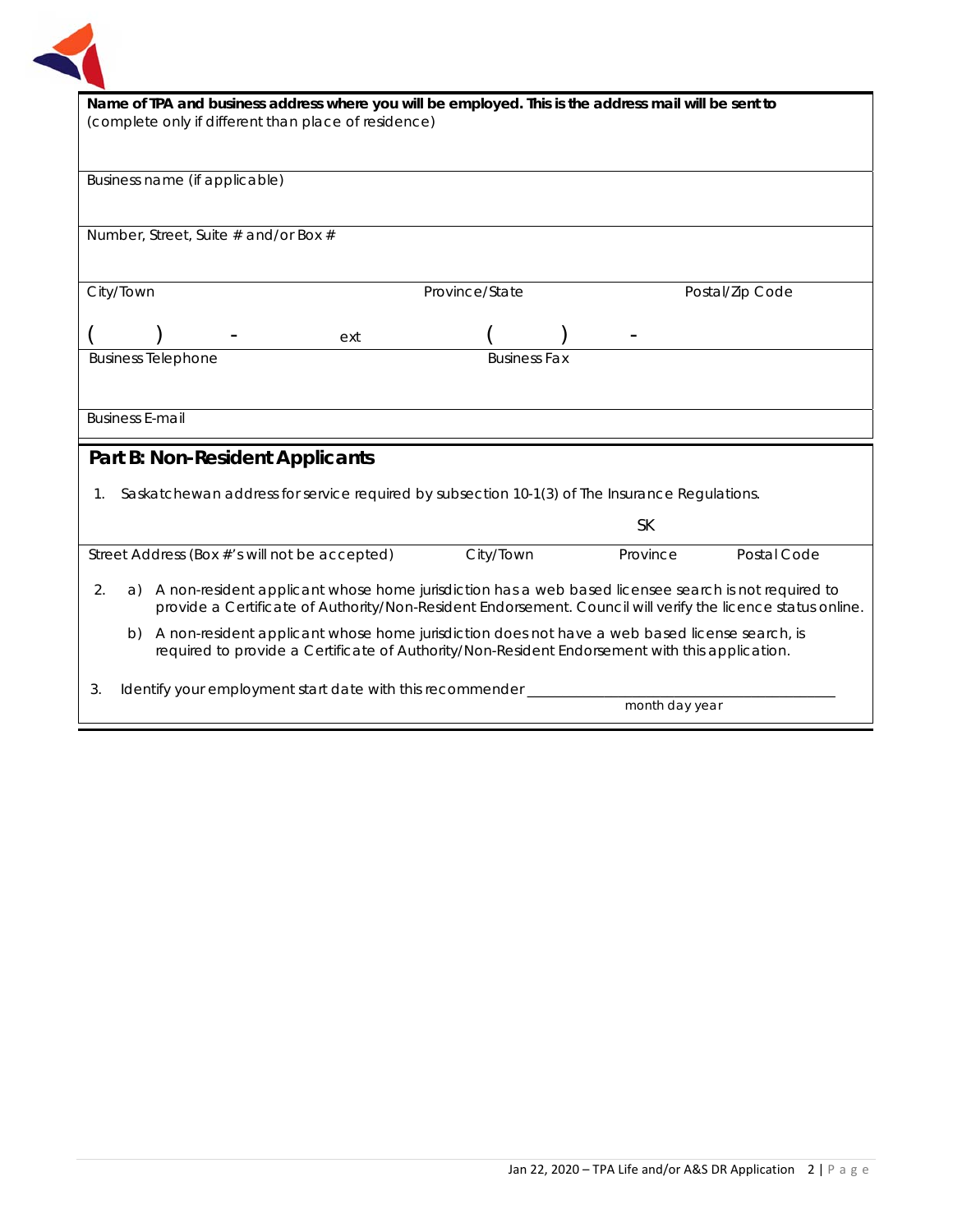

# **Part C: Background**

The following are questions relevant to *The Insurance Act*(Act) regarding trustworthiness and suitability to be licensed.

Please read these questions carefully to ensure all responses are accurate. Inaccurate answers may be considered a material misstatement.

**For any questions where disclosure is required, please provide complete details on a separate sheet of paper and attach to the application form.**

| 1. | Have you ever held an insurance or adjuster<br>licence in Saskatchewan, or anywhere in<br>Canada or in the world?<br>$\Box$ Nothing to Disclose<br>Disclosure attached<br>If yes, please provide information about licence year,<br>licence class and jurisdiction.                                                                                                                                                                           | 5. | Have you ever been the subject of receivership<br>and/or bankruptcy proceedings, including consumer<br>proposals?<br>$\Box$ Nothing to Disclose<br><b>Disclosure attached</b><br>If yes, please provide an explanation of the circumstances<br>and a complete copy of the documents involved.<br>This question applies to you personally AND any company in<br>which you are/were a principal shareholder, officer or<br>director or designated representative.                                                                                                                                                                                                              |
|----|-----------------------------------------------------------------------------------------------------------------------------------------------------------------------------------------------------------------------------------------------------------------------------------------------------------------------------------------------------------------------------------------------------------------------------------------------|----|------------------------------------------------------------------------------------------------------------------------------------------------------------------------------------------------------------------------------------------------------------------------------------------------------------------------------------------------------------------------------------------------------------------------------------------------------------------------------------------------------------------------------------------------------------------------------------------------------------------------------------------------------------------------------|
| 2. | Has any licence or registration held by you as an<br>insurance agent, adjuster or for selling any other<br>financial products, ever been suspended or<br>revoked, for cause, anywhere in Canada or in<br>the world?<br>$\Box$ Nothing to Disclose<br>Disclosure attached<br>This question applies to you personally AND any<br>company in which you are/were a principal<br>shareholder, officer or director or designated<br>representative. | 6. | Have you ever been the subject of any complaint,<br>investigation, sanction or disciplinary action, including<br>but not limited to, a letter of warning/caution/fine,<br>etc., against you by any financial services regulator,<br>federal regulator (e.g., FINTRAC, CRA, CRTC, Privacy<br>Commissioner, etc.) insurer or any other financial<br>services company with which you hold/held a<br>contract, in Canada or anywhere in the world?<br>$\Box$ Nothing to Disclose<br>$\Box$ Disclosure attached<br>This question applies to you personally AND any company in<br>which you are/were a principal shareholder, officer or<br>director or designated representative. |
| 3. | Have you ever been refused an insurance or<br>adjuster licence or registration for selling<br>financial products or adjusting claims in<br>Canada or anywhere in the world?<br>$\Box$ Nothing to Disclose<br><b>Disclosure attached</b><br>This question applies to you personally AND any<br>company in which you are/were a principal<br>shareholder, officer or director or designated<br>representative.                                  | 7. | Have you ever been investigated, charged or<br>convicted of any criminal or quasi-criminal offence, in<br>Canada or anywhere in the world?<br>$\Box$ Nothing to Disclose<br>$\Box$ Disclosure attached<br>This question applies to you personally AND any company in<br>which you are/were a principal shareholder, officer or<br>director or designated representative.                                                                                                                                                                                                                                                                                                     |
| 4. | Do you currently or plan to engage in any<br>business or occupation other than the insurance<br>or adjusting business?<br>$\Box$ Nothing to Disclose<br>Disclosure attached<br>Please provide the name of the business, occupation<br>details, supervisory responsibilities and date of<br>employment.<br>This would include any business that requires a<br>licence or registration or is corporately registered.                            | 8. | Have you ever been the subject of any type of legal<br>action, including but not limited to, class action<br>lawsuits or civil actions respecting the business of<br>insurance including adjusting, or any other financial<br>service, in Canada or anywhere in the world?<br>$\Box$ Nothing to Disclose<br>$\Box$ Disclosure attached<br>This question applies to you personally AND any company in<br>which you are/were a principal shareholder, officer or<br>director or designated representative.                                                                                                                                                                     |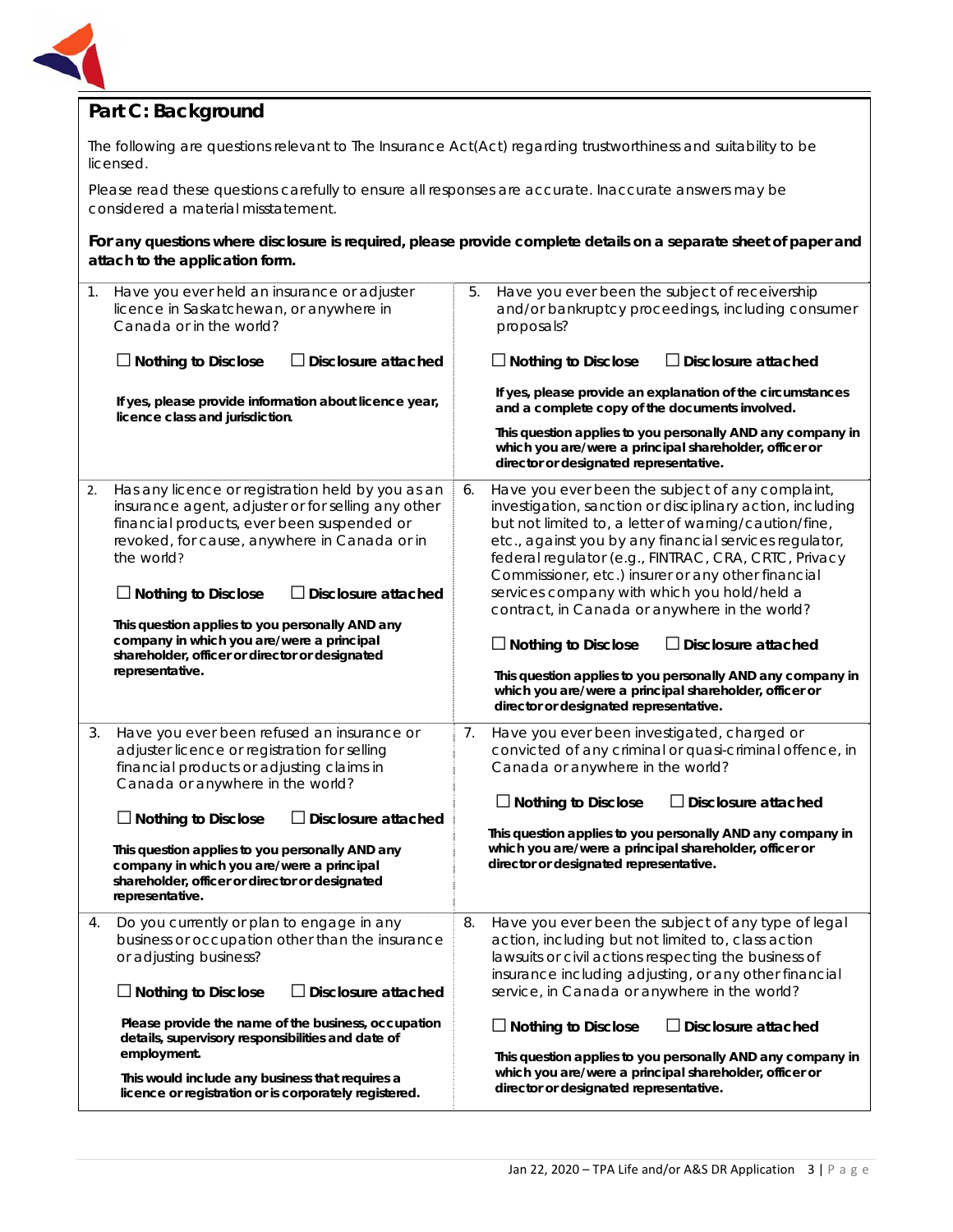

# **Part D: Consent to the Collection, Use and Disclosure of Information**

By applying for a TPA Designated Representative licence, I, the applicant, understand personal information will need to be collected from me and from other sources such as the recommender of the licence, financial service regulators, law enforcement agencies, credit bureaus, insurance companies, previous employers or other organizations in the financial services sector. I, therefore, consent to the collection and use of this personal information for the purpose of determining my suitability for licensing.

I, the applicant, further understand and consent to the disclosure of personal information to the recommender of the licence, financial service regulators, law enforcement agencies, credit bureaus, insurance companies or other organizations in the financial services sector, for the purpose of determining suitability for licensing.

| Signature of applicant  | Date Signed |
|-------------------------|-------------|
|                         |             |
|                         |             |
| Print name of applicant |             |
|                         |             |

## **Part E: Declaration**

The making of a false statement on this application constitutes a material misstatement and may result in the refusal of this application and the subsequent suspension or cancellation of any licence issued. This application is required to be personally signed by the applicant named herein.

I, \_\_\_\_\_\_\_\_\_\_\_\_\_\_\_\_\_\_\_\_\_\_\_\_\_\_\_\_\_\_\_\_\_\_\_\_\_\_\_, solemnly declare that all statements and answers in the foregoing application including attachments are true and correct, and I make this solemn declaration conscientiously believing it to be true, and knowing that it is of the same force and effect as if made under oath.

**X X** Signature of applicant and the Signature of applicant and the Contract of the Signature of applicant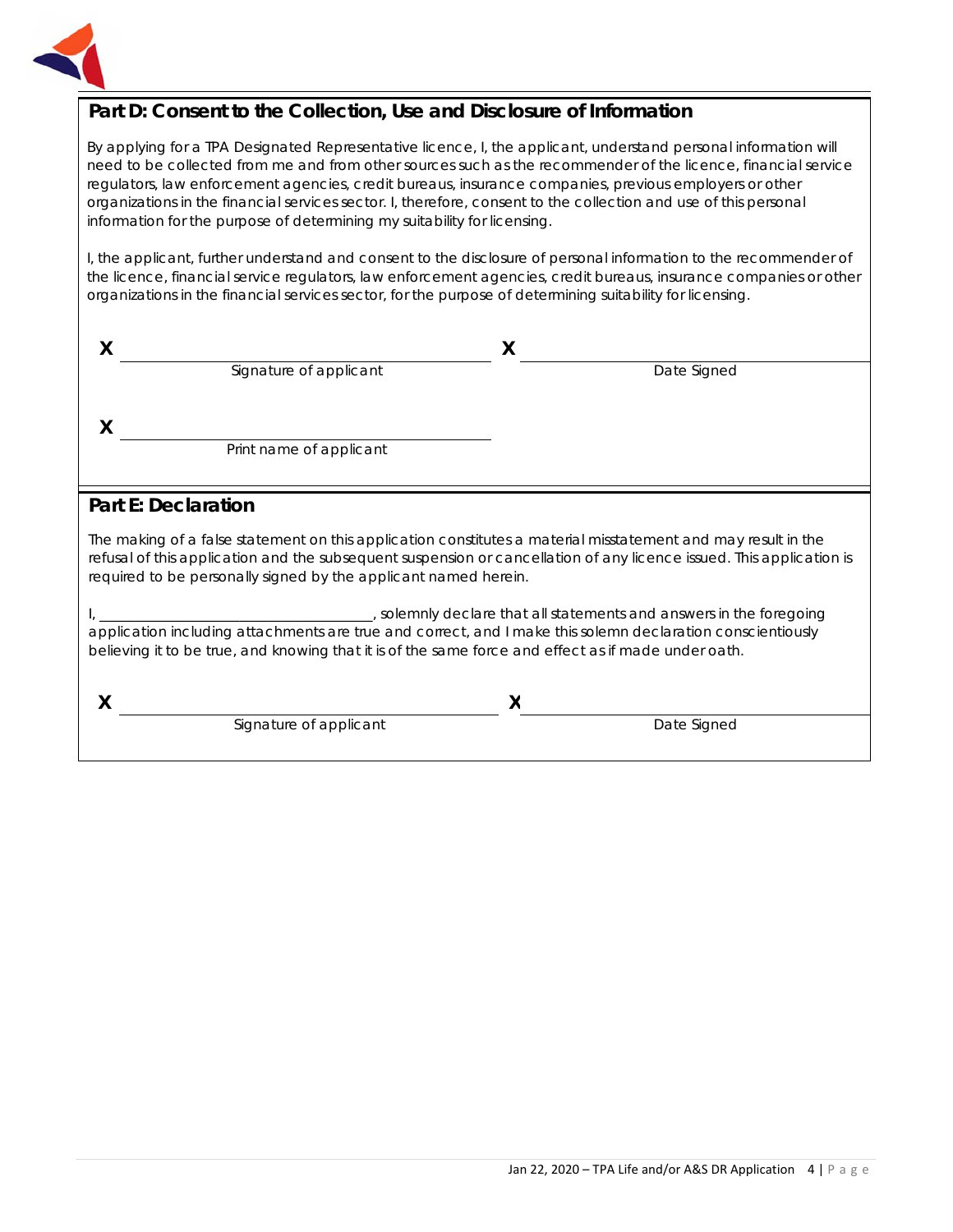

| <b>Part E: Recommender Declaration</b>                                                                                                                                                                     |                                                                                       |  |                                                                            |                       |
|------------------------------------------------------------------------------------------------------------------------------------------------------------------------------------------------------------|---------------------------------------------------------------------------------------|--|----------------------------------------------------------------------------|-----------------------|
|                                                                                                                                                                                                            |                                                                                       |  | To be completed by the same licensed insurer that is recommending the TPA. |                       |
| <b>Applicant Name</b><br><b>Please Print</b>                                                                                                                                                               | is hereby recommended to act as a designated representative for the TPA named herein. |  |                                                                            |                       |
| Name of TPA<br><b>Please Print</b>                                                                                                                                                                         |                                                                                       |  |                                                                            |                       |
| The recommender certifies that the qualifications and business record of the applicant have been investigated<br>and that the applicant is suitable to receive a licence.                                  |                                                                                       |  |                                                                            |                       |
| To the best of my knowledge, information and belief, all statements and answers contained in the foregoing<br>application are true and correct, and that the applicant has completed this application.     |                                                                                       |  |                                                                            |                       |
| IT IS UNDERSTOOD THAT IF THE LICENSEE NAMED HEREIN IS TERMINATED BY US WRITTEN NOTICE, INCLUDING THE<br>REASONS FOR TERMINATION, WILL BE GIVEN TO THE LIFE INSURANCE COUNCIL OF SASKATCHEWAN, IMMEDIATELY. |                                                                                       |  |                                                                            |                       |
| Print Legal Name of Recommender                                                                                                                                                                            |                                                                                       |  |                                                                            |                       |
|                                                                                                                                                                                                            |                                                                                       |  |                                                                            |                       |
| <b>Authorized Official Signature</b>                                                                                                                                                                       |                                                                                       |  | <b>Print Name of Signee</b>                                                | Date Signed           |
|                                                                                                                                                                                                            |                                                                                       |  |                                                                            |                       |
|                                                                                                                                                                                                            |                                                                                       |  |                                                                            |                       |
| Telephone                                                                                                                                                                                                  | Fax                                                                                   |  |                                                                            | <b>E-mail Address</b> |

# **THE ABOVE APPLICANT WILL NOT ACT AS A TPA DR UNTIL THE LICENCE IS ISSUED**

**NOTE: The same licensed insurer must recommend the Third Party Administrator and Third Party Designated Representative applications.**